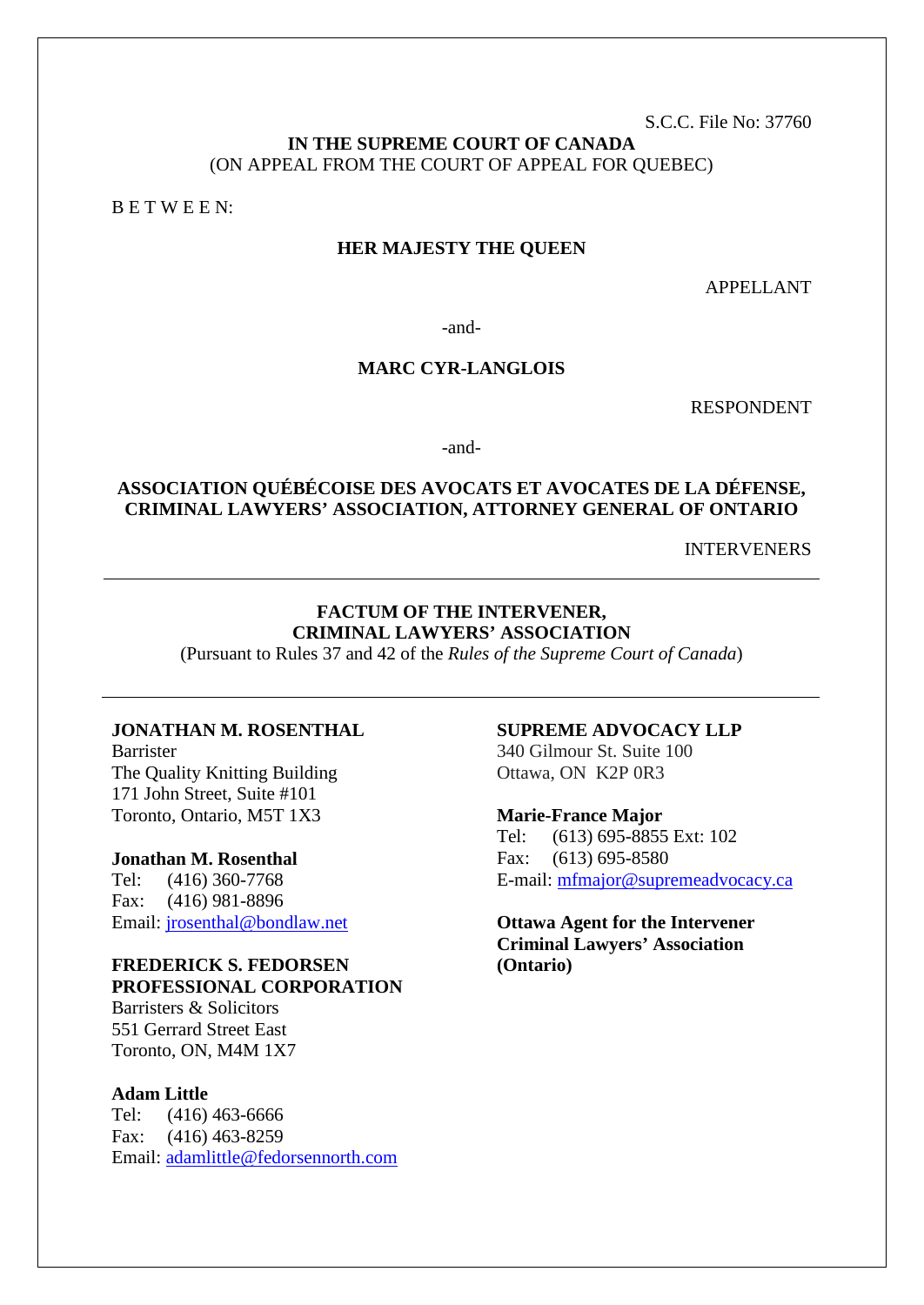### **ADDARIO LAW GROUP**

171 John Street, Suite #101 Toronto, Ontario, M5T 1X3

#### **James Foy**

Tel: 416-646-1019 Fax: 1-866-714-1196 Email: [jfoy@addario.ca](mailto:jfoy@addario.ca) 

**Counsel for the Intervener Criminal Lawyers' Association**

#### **DIRECTEUR DES POURSUITES PÉNALES DU CANADA**

Complexe Jules-Dallaire, 2828, boulevard Laurier Tour 1, bureau 500 Québec, Quebec G1V 0B9

### **Gabriel Bervin**

**Maxim Lacoursière** Tel: (418) 643-9059 Ext: 21591 Fax: (418) 644-3428 E-mail: [gabriel.bervin@dpcp.gouv.qc.ca](mailto:gabriel.bervin@dpcp.gouv.qc.ca)

### **Counsel for the Appellant**

#### **BMD AVOCATS**

4020, rue Louis-B.Mayer, bureau 306 Laval, Quebec H7P 0J1

**Marie-Pier Boulet**

**Hugo Marquis** Tel: (514) 666-1111 Fax: (450) 681-0887 E-mail: [info@bmdavocats.com](mailto:info@bmdavocats.com)

### **Counsel for the Respondent**

#### **LABRIE, GARIÉPY, LEGENDRE AVOCATS**

785 Chemin de Chambly, Bureau 201 Longueuil, Quebec J4H 3M2

#### **Jean-Philippe Marcoux**

Tel: (450) 463-1333 Fax: (450) 463-2358 E-mail: [jpmarcoux@lglavocats.com](mailto:jpmarcoux@lglavocats.com)

**Counsel for Association Québécoise des Avocats et Avocates de la Défense**

# **DIRECTEUR DES POURSUITES CRIMINELLES ET PÉNALES DU QUÉBEC**

17, rue Laurier bureau 1.230 Gatineau, Quebec J8X 4C1

#### **Sandra Bonanno**

Tel: (819) 776-8111 Ext: 60446 Fax: (819) 772-3986 E-mail: [sandra.bonanno@dpcp.gouv.qc.ca](mailto:sandra.bonanno@dpcp.gouv.qc.ca)

### **Ottawa Agent for the Appellant**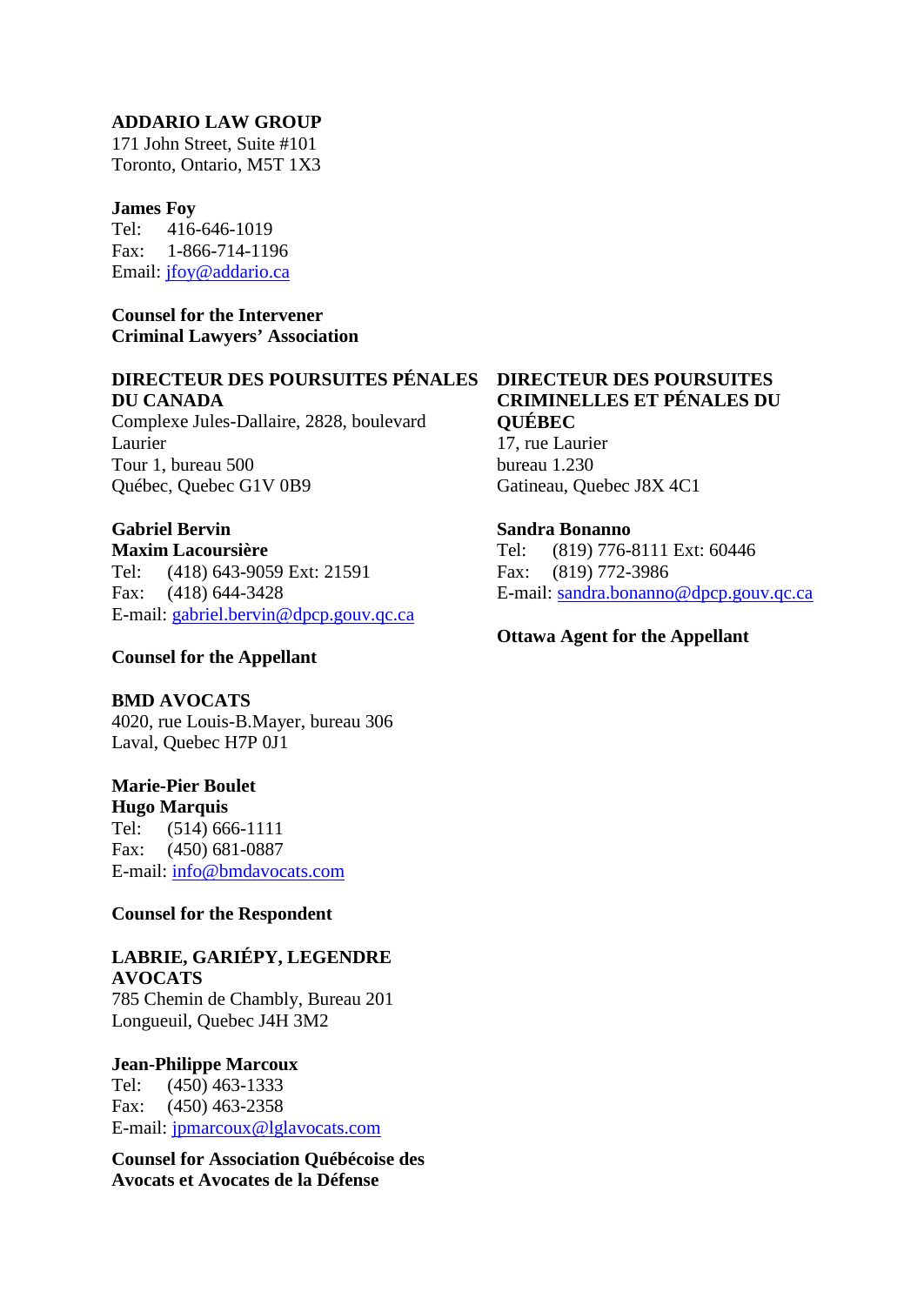# **ATTORNEY GENERAL OF ONTARIO**

Crown Law Office - Criminal 720 Bay Street, 10th Floor Toronto, Ontario M7A 2S9

# **James V. Palangio**

Tel: (416) 326-2409<br>Fax: (416) 326-4656  $(416)$  326-4656 E-mail: james.palangio@ontario.ca

**Counsel for the Intervener, Attorney General of Ontario**

### **BORDEN LADNER GERVAIS LLP**

World Exchange Plaza 100 Queen Street, suite 1300 Ottawa, Ontario K1P 1J9

# **Nadia Effendi**

Tel: (613) 237-5160 Fax: (613) 230-8842 E-mail: [neffendi@blg.com](mailto:neffendi@blg.com)

**Ottawa Agent for the Intervener, Attorney General of Ontario**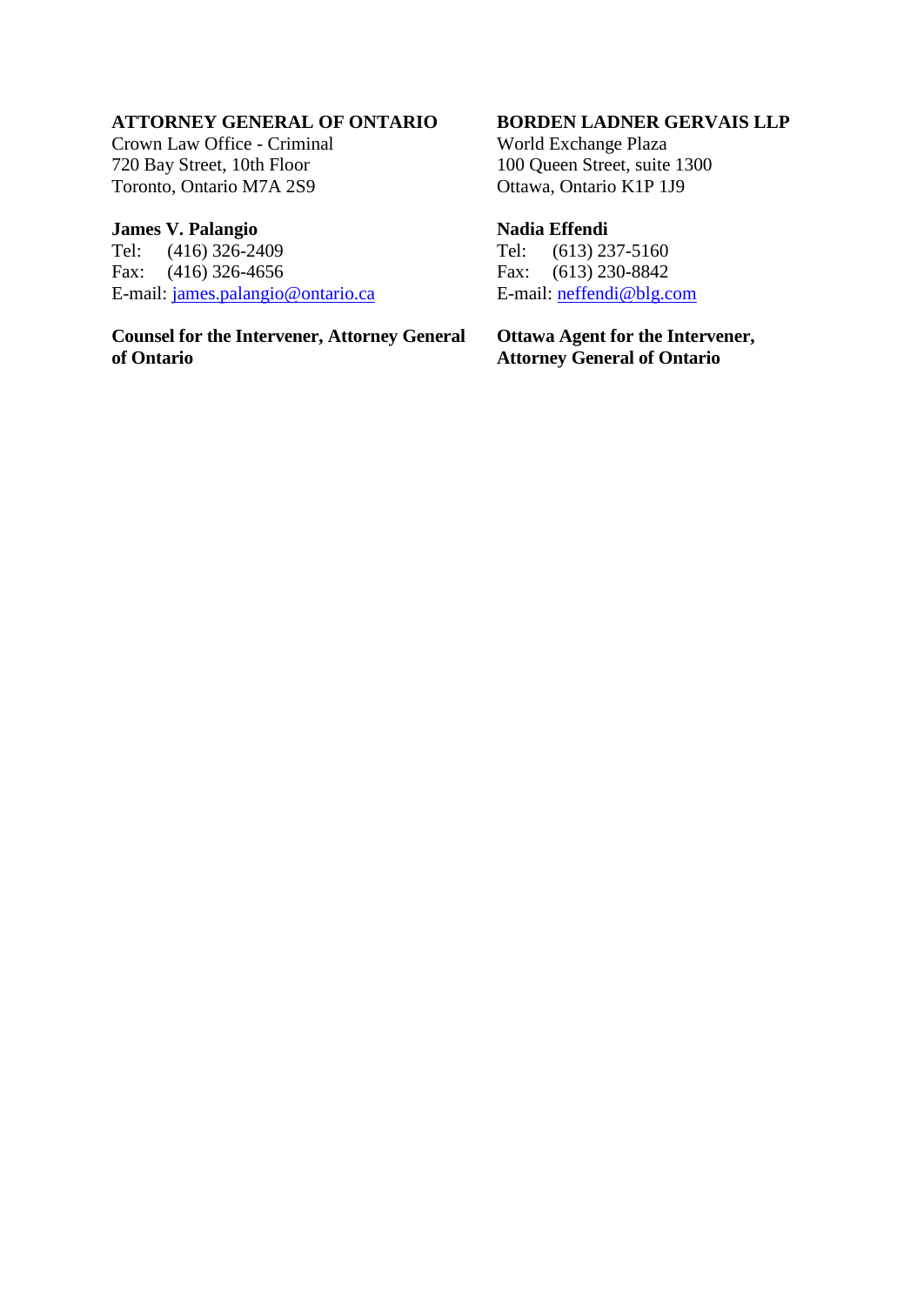# **TABLE OF CONTENTS**

| Tab             | <b>Page</b>                                                                                                                                            |
|-----------------|--------------------------------------------------------------------------------------------------------------------------------------------------------|
|                 |                                                                                                                                                        |
|                 |                                                                                                                                                        |
|                 |                                                                                                                                                        |
| A.              | The compulsory breath testing regime relies on the proper use of instruments2                                                                          |
| <b>B.</b>       | Defendants do not have to raise a reasonable doubt that the improper<br>operation of a breathalyzer would necessarily have led to a different result 3 |
|                 | aThe defendant is not required to raise a doubt that an improper use of the                                                                            |
|                 | b. The appropriate standard was articulated by the courts of appeal in this case                                                                       |
|                 | c. Once there is a reasonable doubt, it is open to the Crown to demonstrate that                                                                       |
| $\mathcal{C}$ . | The defence is not obligated to introduce specific forms of evidence to raise a                                                                        |
|                 |                                                                                                                                                        |
|                 |                                                                                                                                                        |
|                 |                                                                                                                                                        |
|                 |                                                                                                                                                        |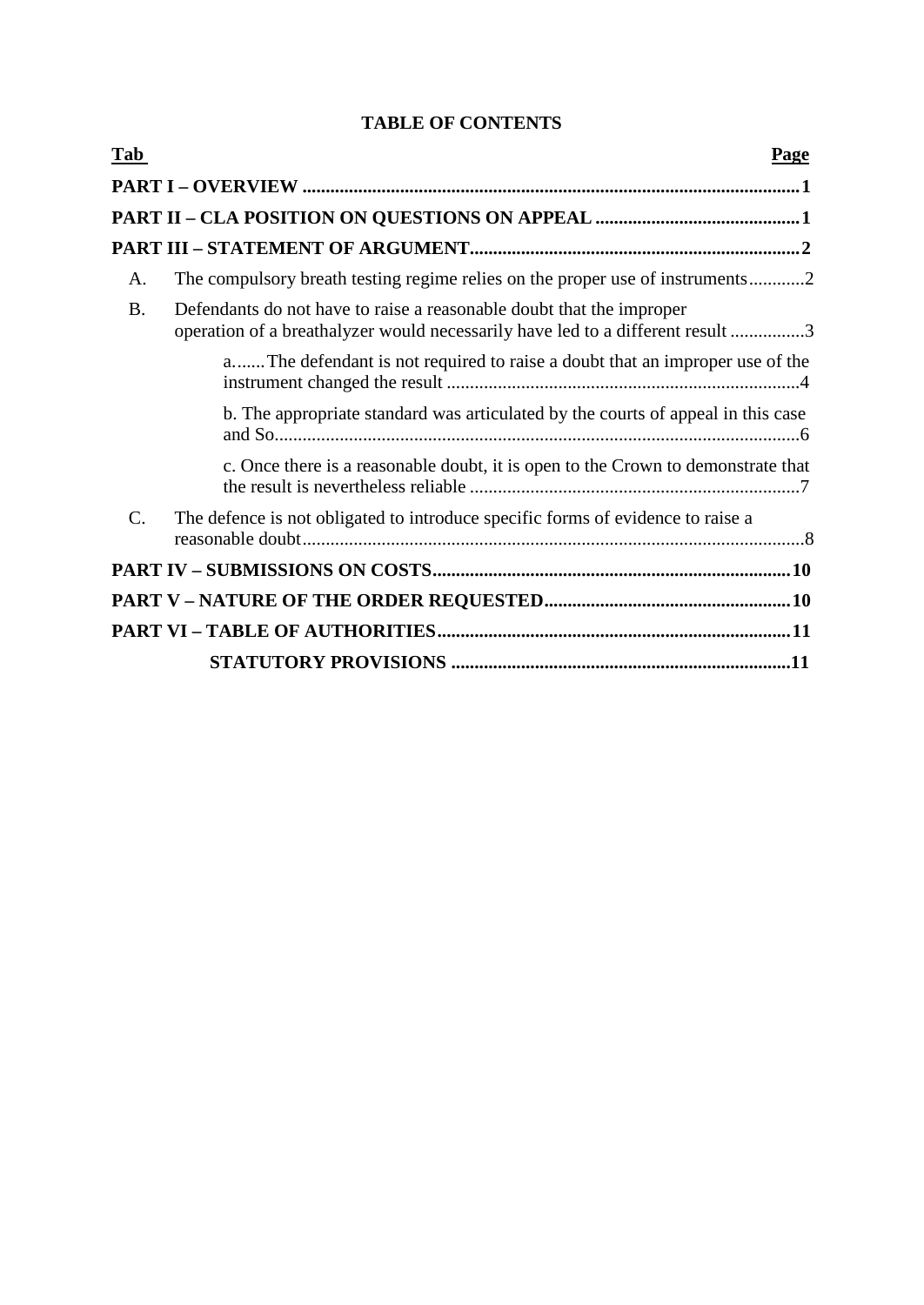#### **PART I – OVERVIEW**

1. The presumptions of accuracy and identity that underlie the compulsory breath testing regime in Canada are based on a number of assumptions: the approved instruments used to calculate blood-alcohol levels are in good working order and are being used properly by qualified technicians. When the court has reasonable doubt as to any one of these assumptions, the court can no longer have confidence in the reliability of the blood-alcohol results and the presumptions of accuracy and identity cannot apply.

2. This case requires this Court to once again interpret the fine balance set out in s. 258 of the *Criminal Code* that gives effect to the state's desire for efficiency in proving drinking and driving cases without unconstitutionally undermining the presumption of innocence. The CLA submits that this Court should not move backwards and re-impose the unconstitutional components of s. 258(1)(c) struck down in *R. v. St-Onge Lamoureux*. Requiring the defence to show that the improper operation or instrument malfunction actually had an impact on the blood-alcohol test results is inconsistent with the presumption of innocence and would create an impossible standard for the defence to meet.

3. Nor should this Court set mandatory categories of evidence that a defendant is required to lead in every case in order to raise a reasonable doubt. The cases in which the defence seeks to raise a doubt that the instrument was malfunctioning or improperly operated necessarily require different forms of evidence. What raises a doubt in one case may not raise a doubt in another. Parliament specifically chose not to impose mandatory evidentiary requirements on the defence and this choice must be respected.

4. The CLA submits that once a reasonable doubt exists as to the either the improper operation or malfunctioning of an instrument the Crown must establish that the improper operation or instrument malfunction had no impact on the reliability of the result, and that the presumptions of accuracy and identity can still apply.

5. The CLA takes no position on the facts.

# **PART II – CLA POSITION ON QUESTIONS ON APPEAL**

6. The CLA submits:

(1) Once the Crown has met the statutory requirements in s. 258(1)(c) of the *Criminal Code*, the burden shifts to the defendant to raise a reasonable doubt that the instrument was malfunctioning or was operated improperly in such a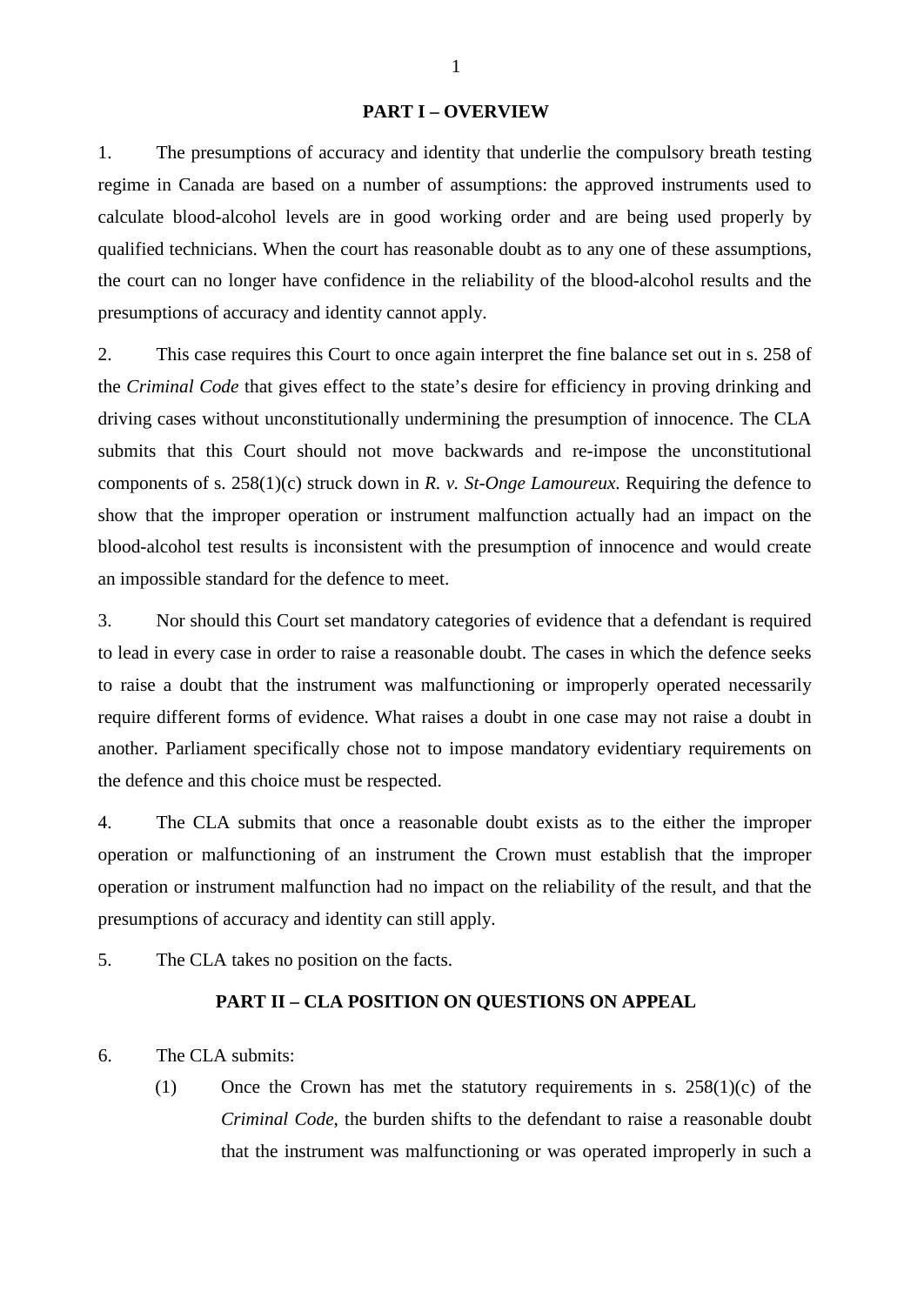way that it could impact the results. It is always open to the Crown to establish that the instrument malfunction or improper operation did not in fact impact the results. This in no way creates any additional burden of proof on the Crown, but rather respects the statutory scheme and the assumptions underlying the presumptions of accuracy and identity.

- (2) The defendant does not have to raise a doubt about the effect of the improper operation or malfunctioning instrument on the reliability of the particular results in his or her case. Rather, a reasonable doubt will exist when the improper operation or instrument malfunction *could* affect the reliability of the test results because the problem with the instrument or its use was related to the instrument's ability to produce accurate results.
- (3) There is no particular form or categories of evidence required for the defendant to raise a reasonable doubt. Each case will turn on its own facts.

# **PART III – STATEMENT OF ARGUMENT**

#### **A. The compulsory breath testing regime relies on the proper use of instruments**

7. The presumptions of accuracy and identity are a central component of the compulsory breath testing regime. The presumption of accuracy says that a technician's certificate of analysis is an accurate picture of a person's blood alcohol level at the time the sample was taken. The presumptions of identity say that the results of a blood alcohol test are presumed to show a person's blood alcohol level at the time of the alleged offence.<sup>[1](#page-5-0)</sup>

8. The presumptions of accuracy and identity help the state economically prove drinking and driving offences; without them, the state would be forced to call multiple witnesses in every case to establish that a person's blood alcohol level at the police station was accurate and that the results meant their blood alcohol level exceeded the legal limit at the time of the offence.

9. But the state's desire for an efficient mechanism for the prosecution of drinking and driving offences cannot undermine the presumption of innocence. Parliament recognized this and limited the state's ability to efficiently prove these offences in two key ways. First, the prosecution has to establish the statutory requirements set out in s. 258(1)(c) (i.e. that the samples were taken as soon as practicable, that the samples were not later than two hours after the time of the alleged offence, that an approved instrument was used by a qualified technician,

<span id="page-5-0"></span> $1 R$ . *v. St-Onge Lamoureux*, 2012 SCC 57, at para. 6.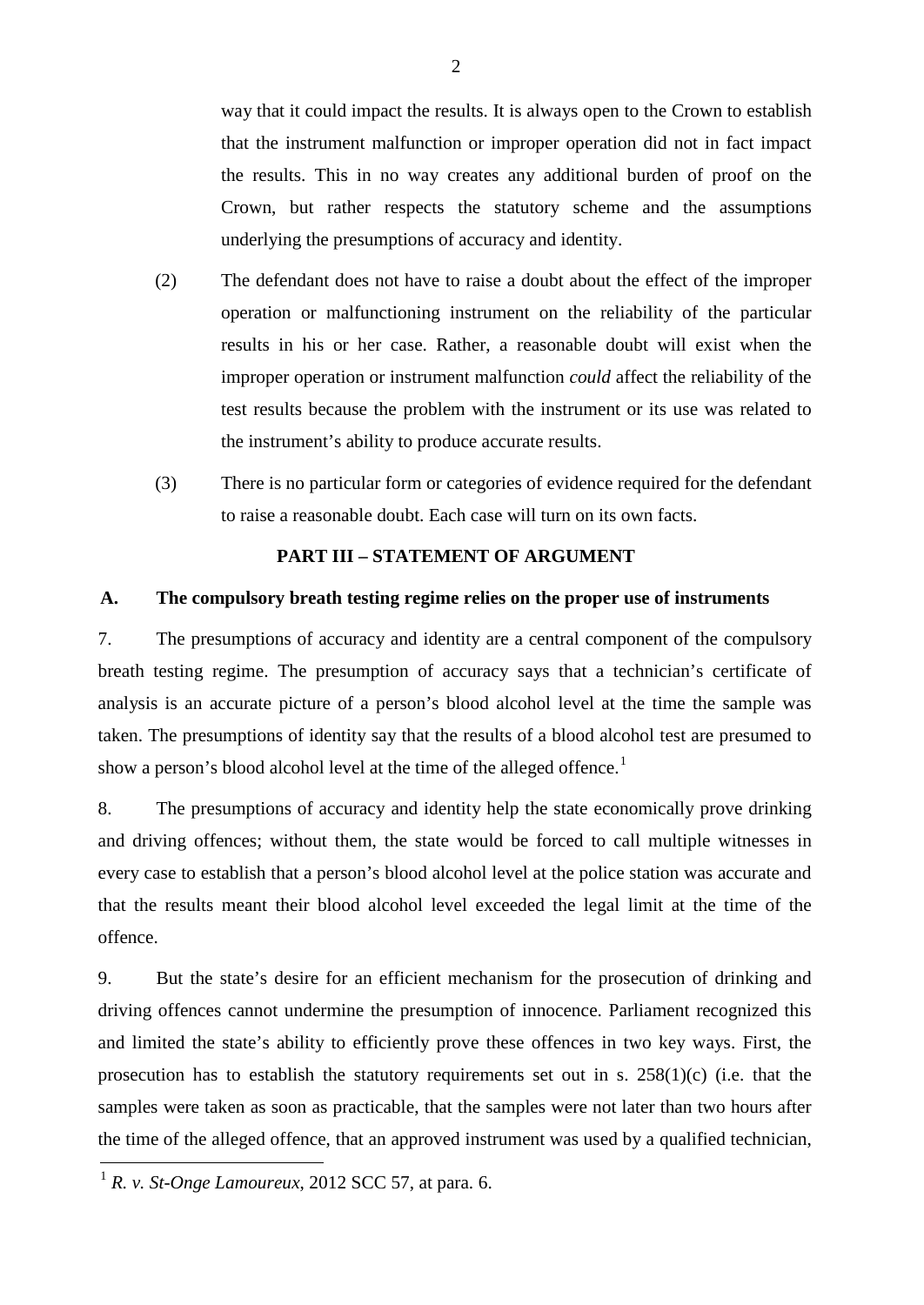and that any analysis was done by an approved instrument used by a qualified technician). If the Crown does not prove the requirements in s.  $258(1)(c)$ , then it cannot rely upon the presumptions to prove its case.

10. Second, the defence can challenge the presumptions when the instruments are not used properly. The presumptions of accuracy and identity assume that the instruments are functioning properly and were used properly. As stated by this Court in *St-Onge Lamoureux*, "the expert evidence accepted by the courts over the past few years has established that breathalyzer tests are very reliable, provided that the instruments are operated and maintained properly (emphasis added)."<sup>[2](#page-6-0)</sup>

11. The statutory scheme presupposes the proper operation and maintenance of the instruments. But when a reasonable doubt exists that the particular instrument was malfunctioning or was used improperly, the assumptions underlying the presumptions must fall away.

12. These safeguards are essential to ensuring that the need for efficiency does not undermine the presumption of innocence. The defence's ability to challenge the presumptions when there is a legitimate concern that an instrument is malfunctioning or has been used improperly must not be unduly restricted.

# **B. Defendants do not have to raise a reasonable doubt that the improper operation of a breathalyzer would necessarily have led to a different result**

13. If a reasonable doubt exists as to malfunctioning or improper operation of the instrument the presumption of identity or accuracy is rebutted. This by no means results in an acquittal but merely results in the Crown having to prove the defendant's blood-alcohol level absent the presumption. Because the proper functioning of the instrument is only relevant insofar as it relates to the results of the test, the malfunctioning or improper operation of the instrument must be linked to the reliability of the results themselves. In other words, the defence must show that the instrument malfunctioned or was operated improperly in a way that *could* cast a realistic and reasonable doubt on the reliability of the test results.

14. This is not an insignificant hurdle. As stated by this Court in *St-Onge Lamoureux*, arguments that are "frivolous or trivial … will not cast doubt on the proper functioning or operation of the instrument, and the defence must fail.<sup>[3](#page-6-1)</sup> Not every problem with the instrument

3

<span id="page-6-0"></span> <sup>2</sup> *St-Onge Lamoureux*, at para. 72.

<span id="page-6-1"></span><sup>3</sup> *St-Onge Lamoureux*, at para. 52.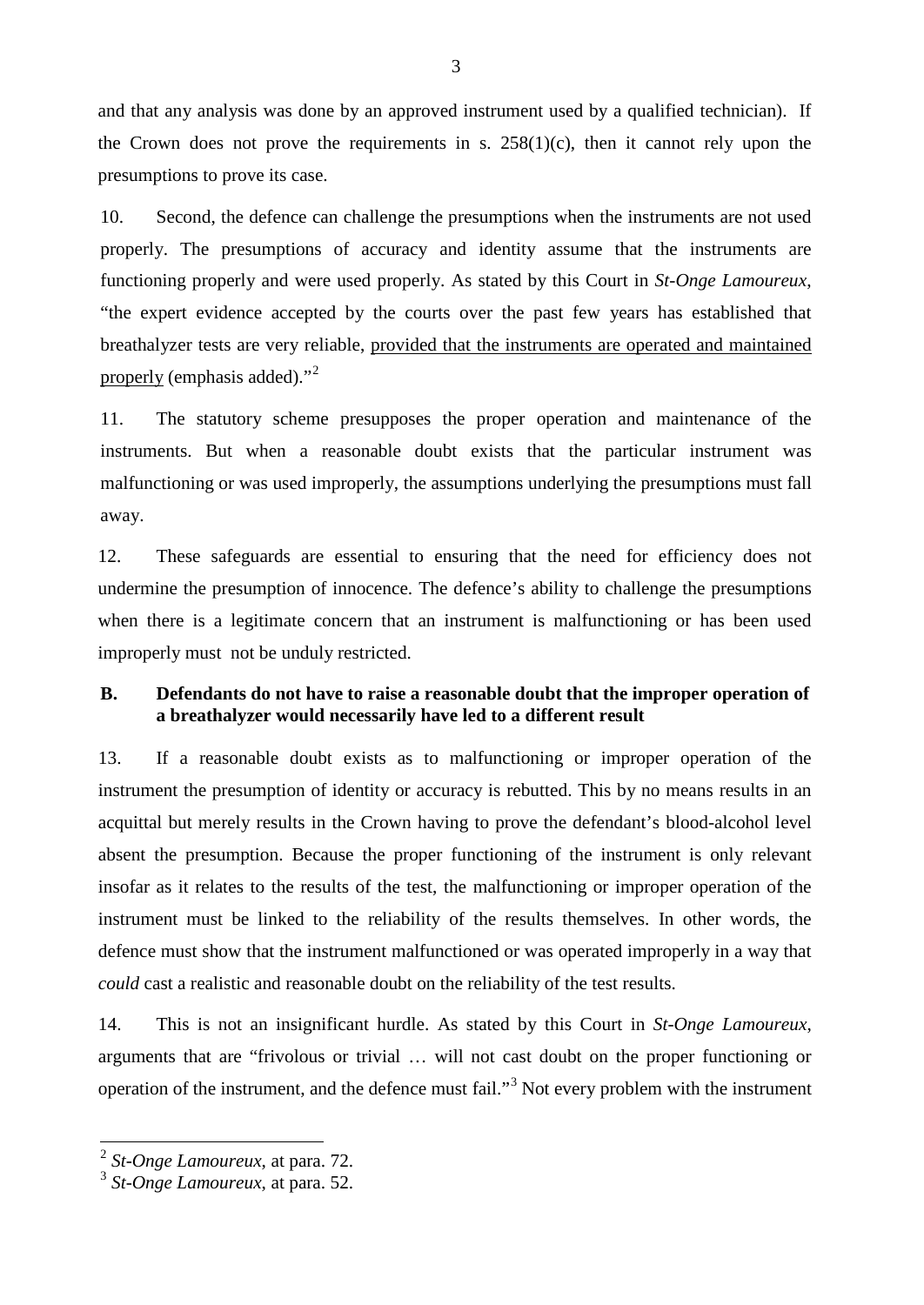or its operation will leave the court with a reasonable doubt.<sup>[4](#page-7-0)</sup> If the improper operation of an instrument could not affect the reliability of the result the presumption will still apply. In other words, the improper operation or malfunction of the instrument in the abstract is not sufficient. However, the defendant is never required to prove that the breathalyzer results *would* have been different in her case.

15. Casting a doubt on the proper use of the instruments in a way that implicates the reliability of the results undermines the assumptions that justify the presumptions of accuracy and identity. Requiring the defence to show that the improper use of the instrument *would*  affect the result would be an unjustifiable infringement on the presumption of innocence and undermine the balance struck by this Court in *St-Onge Lamoureux*.

# *a. The defendant is not required to raise a doubt that an improper use of the instrument changed the result*

16. The Appellant asks for a restrictive interpretation of s. 258(1)(c) that would bar the defence from raising a doubt about the operation of an instrument unless the defendant can show a direct link between the misuse and the reliability of the results. For the Appellant, a link between the misuse of the instrument and *possibility* that the misuse could impact the results is insufficient. Instead, the defendant would have to raise a doubt that the misuse impacted the particular blood-alcohol level results in his or her case.<sup>[5](#page-7-1)</sup>

17. Adopting the Appellant's approach would re-introduce elements of s. 258(1)(c) that were struck down in *St-Onge Lamoureux*. [6](#page-7-2) In that case, the Court struck down part of s.  $258(1)(c)$  as an impermissible infringement of a defendant's presumption of innocence. The Court held that the defendant was not required to raise a doubt that (1) a malfunctioning or improperly operated instrument resulted in the test being over the legal limit or that (2) the concentration of the alcohol in the defendant's blood would have been less than the legal limit.<sup>[7](#page-7-3)</sup>

18. The Appellant contends that requiring proof that the malfunction or improper operation of an instrument affected the reliability of the result in any specific case is distinct from re-

<span id="page-7-0"></span> <sup>4</sup> See e.g. *R. v. Sergalis*, 2013 ONCJ 513, aff'd 2014 ONCA 624, where the trial judge found that using an external printer rather than an internal printer on the instrument could have no impact on the reliability of the results.

<span id="page-7-1"></span><sup>5</sup> Appellant's Factum, at paras. 43-44.

<span id="page-7-2"></span><sup>6</sup> *Criminal Code*, R.S.C. 1985 c. C-46, s. 258(1)(c).

<span id="page-7-3"></span><sup>7</sup> *St-Onge Lamoureux*, at paras. 59, 63.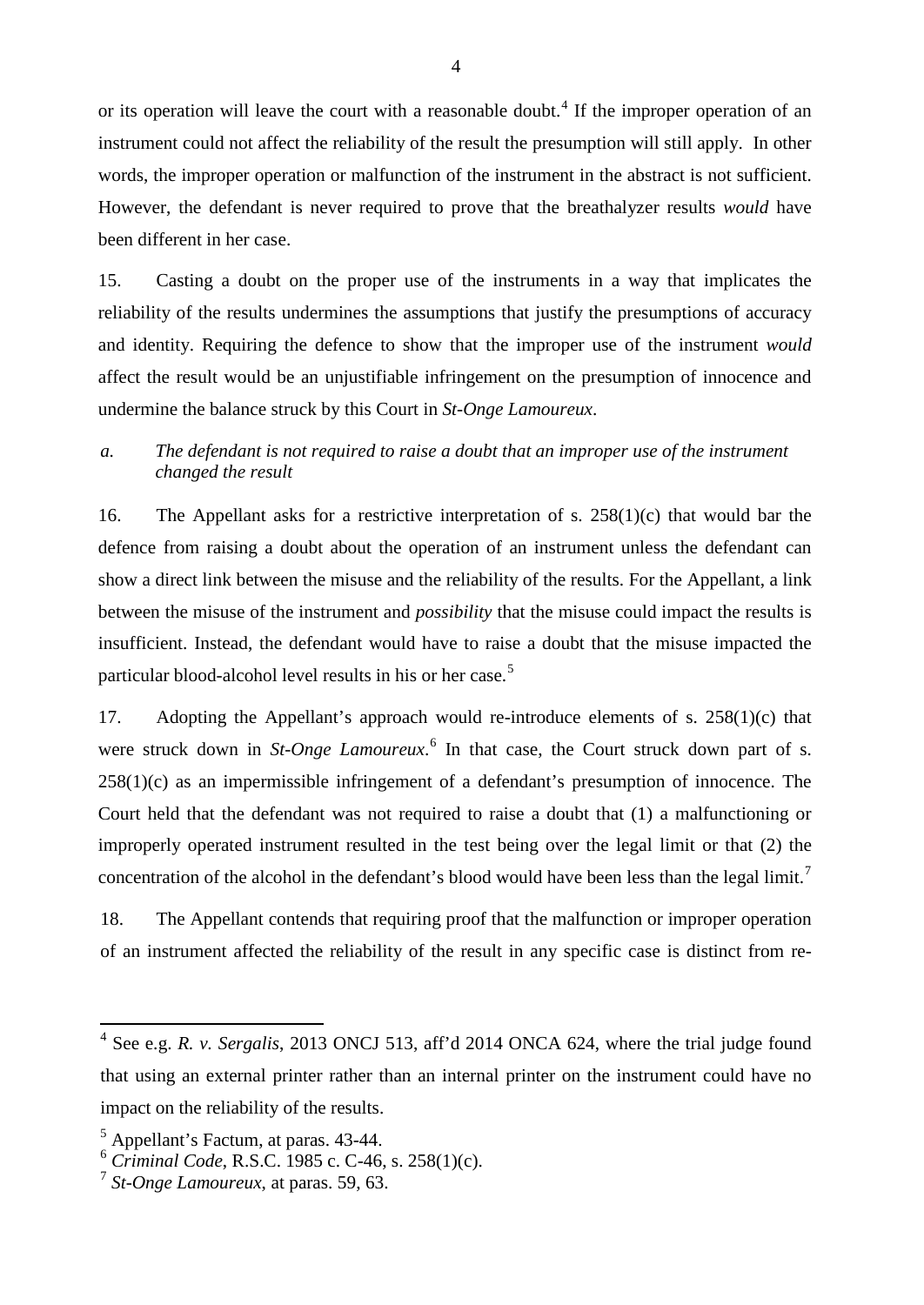imposing the unconstitutional statutory requirements considered in *St-Onge Lamoureux* and requiring the defendant to show that the breathalyzer result would have been different.

19. This is a distinction without a difference. Requiring the defendant to prove that the result in a specific case is unreliable is functionally the same as requiring the defendant to prove that the result would have been different. The reliability of a breath result is directly linked to whether it is accurate or not. If the defendant is required to raise a reasonable doubt as the accuracy of the actual breathalyzer result in any given case, the defendant is being asked to prove that the result would necessarily have been different. This requirement would put the onus of proof on the defendant to essentially establish her own innocence.<sup>[8](#page-8-0)</sup>

20. This Court has already concluded that defendant does not have to raise a doubt as to the reliability of the test results in his or her case. The defendant is only required to cast doubt on the assumption that the instrument is reliable because it was used properly:

Parliament has recognized that the results will be reliable only if the instruments are operated and maintained properly, and that there might be deficiencies in the maintenance of the instruments or in the test process. What the new provisions require is that evidence tending to cast doubt on the reliability of the results relate directly to such deficiencies [Emphasis added].<sup>[9](#page-8-1)</sup>

In other words, if there is a doubt that the test result is reliable because it was operated and maintained properly, the Crown will lose the benefit of the presumptions. Nothing more is required.

21. The evidentiary limits imposed by Parliament, in s. 258(1)(d.01), support the argument that the defendant is not required to prove that the reliability of the test results were impacted by the improper operation or malfunctioning of the instrument. Section  $258(1)(d.01)$  places significant limits on a defendant's ability to lead evidence that could raise a doubt as to the reliability of the test results. This is especially apparent in the so-called "burping" cases.

22. According to the Appellant, in burping or regurgitation cases the defendant will have to lead evidence relating to when he or she last used alcohol and that a physiological reaction could have impacted the results of the test.<sup>[10](#page-8-2)</sup> This proposed requirement puts the defendant in an impossible position. To demonstrate that the reliability of the result was impacted in any

<span id="page-8-0"></span><sup>&</sup>lt;sup>8</sup> This interpretation of a defendant's burden in rebutting the presumptions was rejected by this Court in *R. v. St-Pierre*, [1995] 1 S.C.R. 791, at paras. 56-57.

<span id="page-8-1"></span><sup>9</sup> *St-Onge Lamoureux*, at para. 41.

<span id="page-8-2"></span> $10$  Appellants Factum, at paras, 41-42.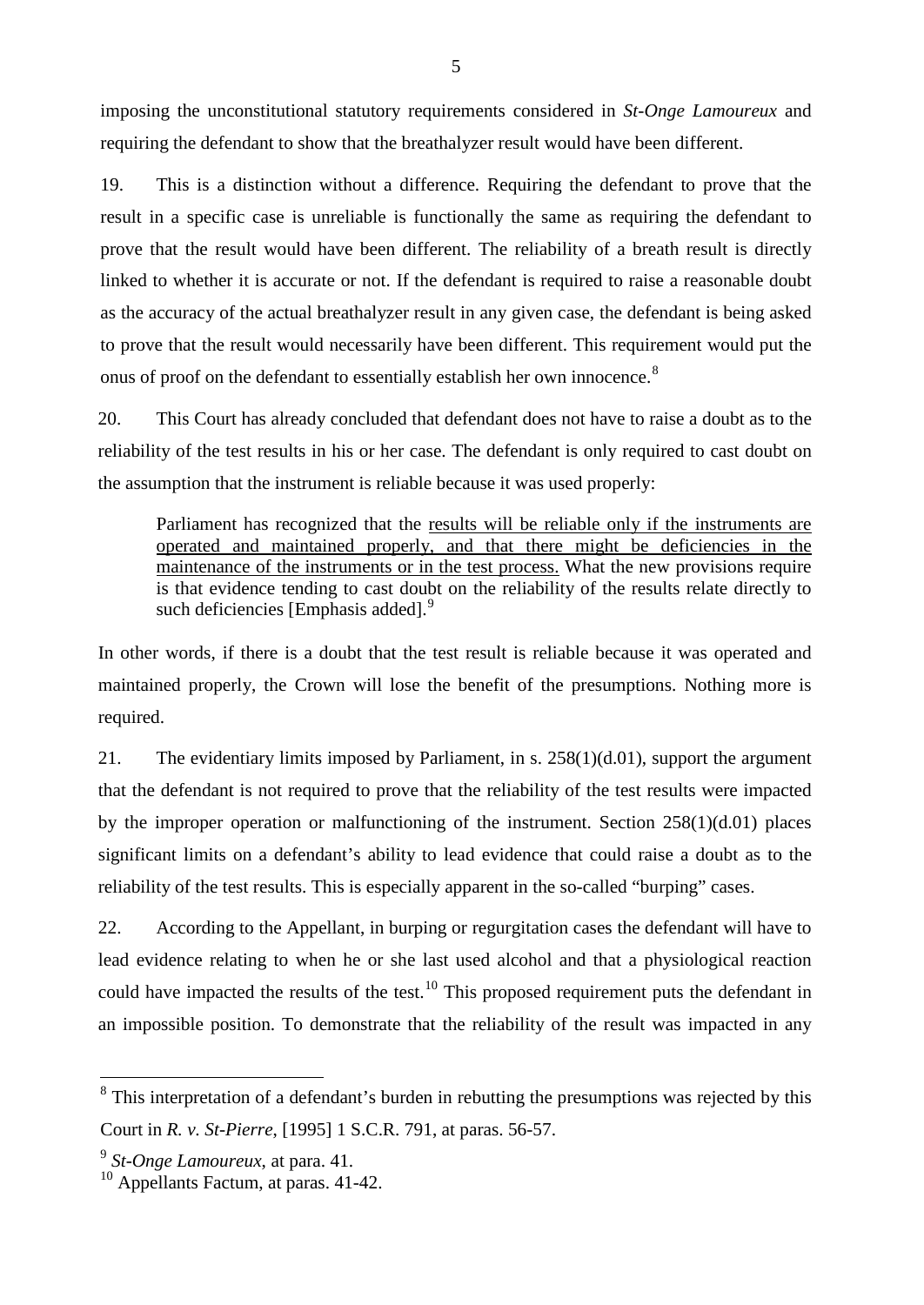given case, the defendant would have to prove that the amount of alcohol she consumed and rate of alcohol absorption meant that the alcohol was still in her digestive in the 15 to 20 minutes leading up to the taking of a breath sample. This evidentiary requirement would be contrary to s. 258(1)(d.01) of the *Criminal Code,* which specifically prohibits the defendant from relying on such evidence to demonstrate that an instrument was malfunctioning or improperly operated.

23. Without being able to rely on evidence of alcohol consumption or its absorption, a defendant would be unable to raise a reasonable doubt under the Appellant's approach. This significantly undermines the presumption of innocence. As stated in *St-Onge Lamoureux*:

Although the requirement that the accused raise a doubt that his or her blood alcohol level in fact exceeded .08 could be justified when there were no limits on the evidence the defence could tender to cast doubt on the test results, it constitutes an excessive burden in the context of a statutory scheme under which the evidence must relate directly to the functioning or operation of the instrument.<sup>[11](#page-9-0)</sup>

24. The same concern can be said for the Appellant's proposed burden; that the defendant raises a doubt that the improper operation of the instrument in fact impacted the reliability of the test results *in his or her case*.

25. The comments from this Court in *R. v. Crosthwait* about the defendant's ability to rebut the presumption of accuracy will be of limited assistance in deciding this appeal.[12](#page-9-1) *Crosthwait*  was decided under a wholly different statutory scheme and never considered the provisions from a constitutional perspective. As the Court said in *St-Onge Lamoureux*, "[t]he context of the new provisions is completely different."[13](#page-9-2) Parliament has now expressly limited the type of evidence that a defendant is entitled to rely on to raise a doubt that the instrument was malfunctioning or operated improperly. The standard that the defendant is required to meet under s. 258(1)(c) has to be interpreted in light of these evidentiary limits. While the facts of *Crosthwait* may provide an example of circumstances that do not raise a reasonable doubt (because there was no evidence in that case that a difference in temperature between the solution and the air could impact the results of the test), the case is no longer helpful in articulating the legal standard that the defence has to meet.<sup>[14](#page-9-3)</sup>

*b. The appropriate standard was articulated by the courts of appeal in this case and So*

<span id="page-9-0"></span> <sup>11</sup> *St-Onge Lamoureux*, at para. 56.

<span id="page-9-1"></span><sup>12</sup> *R. v. Crosthwait*, [1980] 1 S.C.R. 1089.

<span id="page-9-2"></span><sup>13</sup> *St-Onge Lamoureux*, at para. 54

<span id="page-9-3"></span><sup>14</sup> *St-Onge Lamoureux*, at para. 52.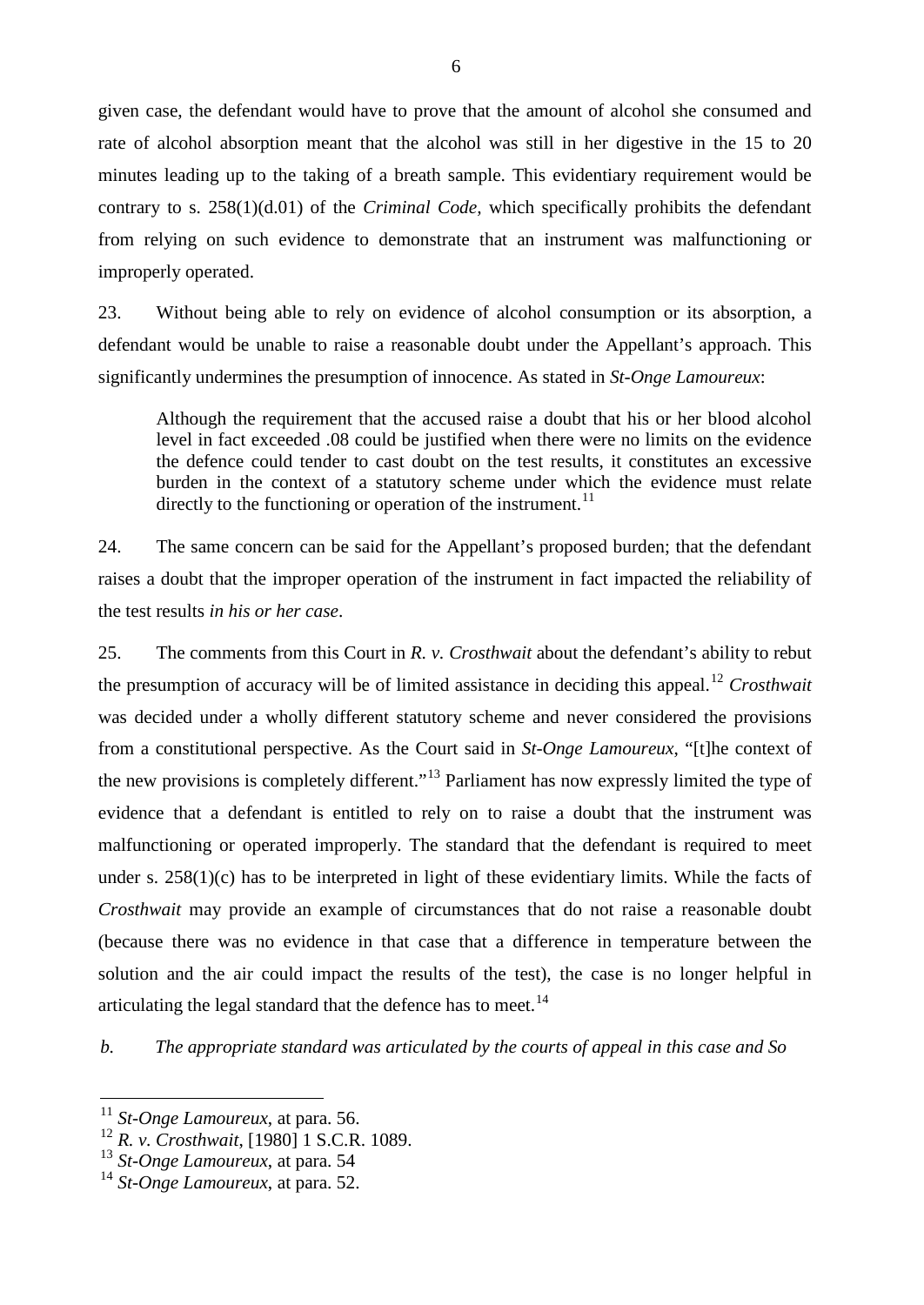# 26. The majority of the Quebec Court of Appeal properly articulated the standard in this case:

[Translation] I conclude that an accused who seeks to rebut the presumptions of accuracy and identity with respect to blood alcohol content must advance evidence tending to show the malfunctioning or improper operation of the instrument likely to influence the result (*serious enough to raise a reasonable doubt* are the words of Deschamps J. at paragraph 59 [in *St-Onge Lamoureux*]) without being required to show that the deficiency in fact led to an inaccurate result.

… Remember, however, that for the purpose of rebutting the presumptions, the accused will never have to prove that the malfunctioning or improper operation of an instrument led to an erroneous result.<sup>[15](#page-10-0)</sup>

27. This is consistent with the Alberta Court of Appeal's decision in *R. v. So*. In that case, the evidence did not suggest that there was non-compliance with the required procedures for operating the instrument, nor did it suggest that such non-compliance could impact the reliability of the test.[16](#page-10-1) The Alberta Court of Appeal expressly noted that the defendant *does not* have to raise a reasonable doubt "as to the effect of any … improper operation." The defendant "must raise a reasonable doubt about proper operation, not as to its effects."<sup>[17](#page-10-2)</sup>

28. There is an important distinction between the requirement re-iterated by the courts of appeal in this case and in *So* (that the improper operation of the instrument be linked to the reliability of the test) and the requirement rejected as unconstitutional in *St-Onge Lamoureux* (that the defendant show the improper operation "resulted in" an inaccurate result). Linking the improper operation to the reliability of the result requires the defendant to show that the improper operation *could* influence the accuracy of the results. This possibility undermines the court's ability to have confidence in the presumptions of accuracy and identity that rely on the proper maintenance and operation of the instruments. Requiring the defendant to show that the defect *would* or did lead to an inaccurate result in his or her case is, on the other hand, a much higher standard that undermines the presumption of innocence in such a way that cannot be constitutionally justified.

# *c. Once there is a reasonable doubt, it is open to the Crown to demonstrate that the result is nevertheless reliable*

29. A reasonable doubt will exist under s. 258(1)(c) of the *Criminal Code* if the instrument malfunctioned or was operated improperly. That does not end the court's inquiry, however. The

<span id="page-10-0"></span> <sup>15</sup> *Cyr-Langlois v. R.*, 2017 QCCA 1033 at paras. 38, 45.

<span id="page-10-1"></span><sup>16</sup> *R. v. So*, 2014 ABCA 451, at para. 40.

<span id="page-10-2"></span><sup>17</sup> *So,* at para. 44.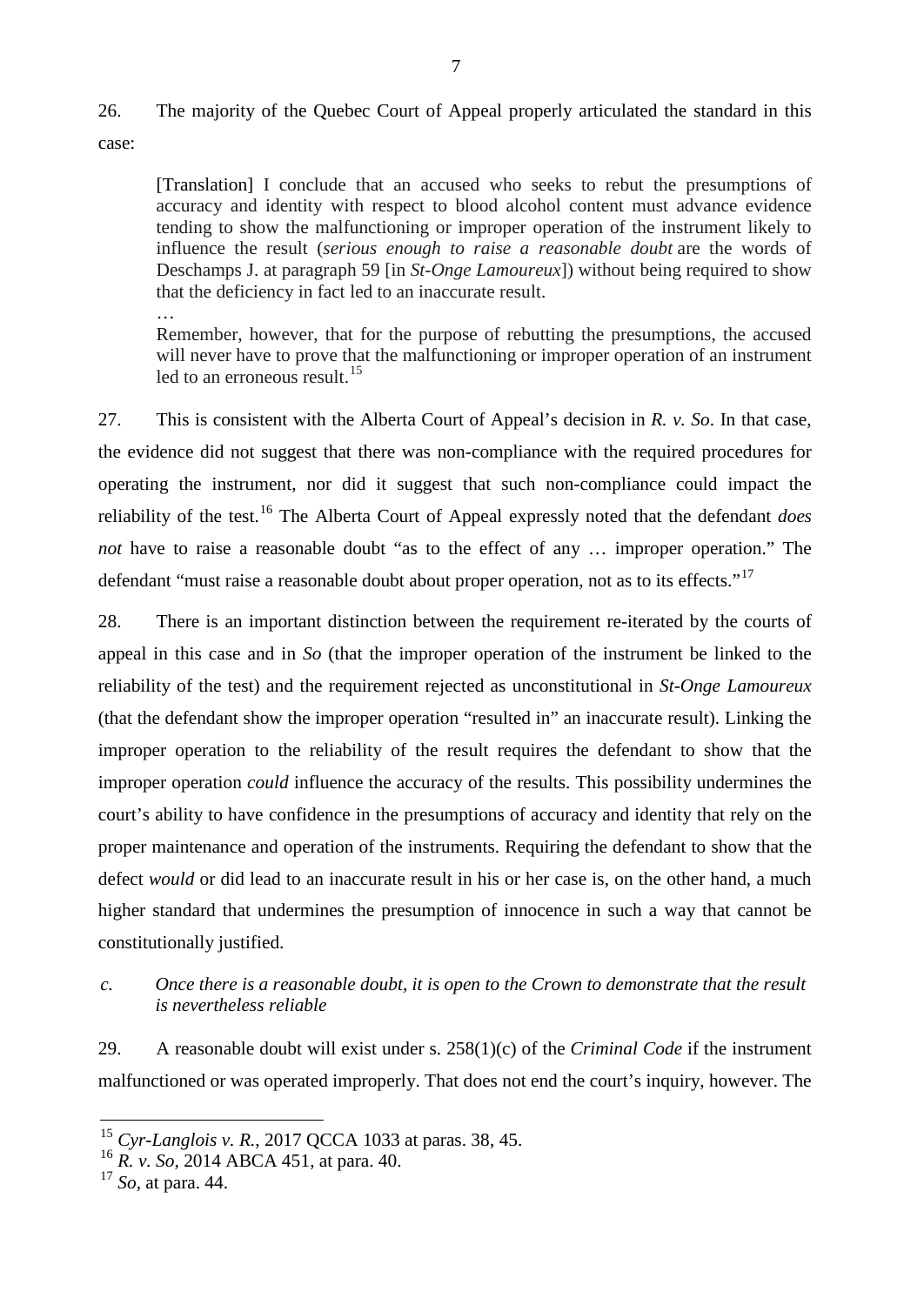Crown can still rely on the statutory presumptions if it establishes that the problem with the instrument had, in fact, no impact on the reliability of the result.

30. The Crown's burden to establish that the results are reliable in spite of the improper operation of an instrument or malfunctioning instrument is consistent with this Court's decision in *St-Onge Lamoureux*. Deschamps J. noted that once the defendant has raised a reasonable doubt as to the operation of the presumption of accuracy, the burden will shift to the Crown:

... An accused who produces evidence to rebut one of these presumptions will do so by calling an expert, and the prosecution will have to call a technician, and possibly an expert. As a result, being the party that has to prove that there is no connection after the accused has adduced evidence to show that the instrument malfunctioned or was operated improperly does not impose a significant additional burden on the prosecution. [Emphasis added.] $18$ 

31. This approach also recognizes the two ways in which s. 258(1)(c), as interpreted in *St-Onge Lamoureux*, limits the state's ability to efficiently prove drinking and driving offences in order to protect the presumption of innocence. The Crown must first establish the prerequisites in s. 258(1)(c) before the presumptions apply. Once it does so, these presumptions will stand unless the assumptions underlying the presumptions are undermined through evidence: that the instruments were not malfunctioning or operated improperly. If this assumption is undermined, then it is up to the Crown to show that the court can nevertheless rely upon the results because, on the facts of this particular case, the test results were accurate and reliable.

32. Even if the Crown is unable to show that the test results were reliable despite the improper operation or malfunction demonstrated by the defence the state retains the ability to prosecute drinking and driving offences. As noted by Deschamps J.:

[W]here the accused raises a reasonable doubt that the instrument functioned or was operated properly, this simply means that the prosecution *loses the benefit of the presumptions* under s.  $258(1)(c)$ . The prosecution can still tender additional evidence to prove that, despite the proven deficiency, the blood alcohol level of the accused exceeded .08 as shown by the test results [Emphasis in original].<sup>[19](#page-11-1)</sup>

# **C. The defence is not obligated to introduce specific forms of evidence to raise a reasonable doubt**

33. The defendant is not required to introduce a particular form or type of evidence in order to raise a doubt as to whether the instrument was malfunctioned or was operated improperly, or indeed, any evidence at all. There is no standard form of evidence that a judge is required to

<span id="page-11-0"></span> <sup>18</sup> *St-Onge Lamoureux*, at para. 57.

<span id="page-11-1"></span><sup>19</sup> *St-Onge Lamoureux*, at para. 58.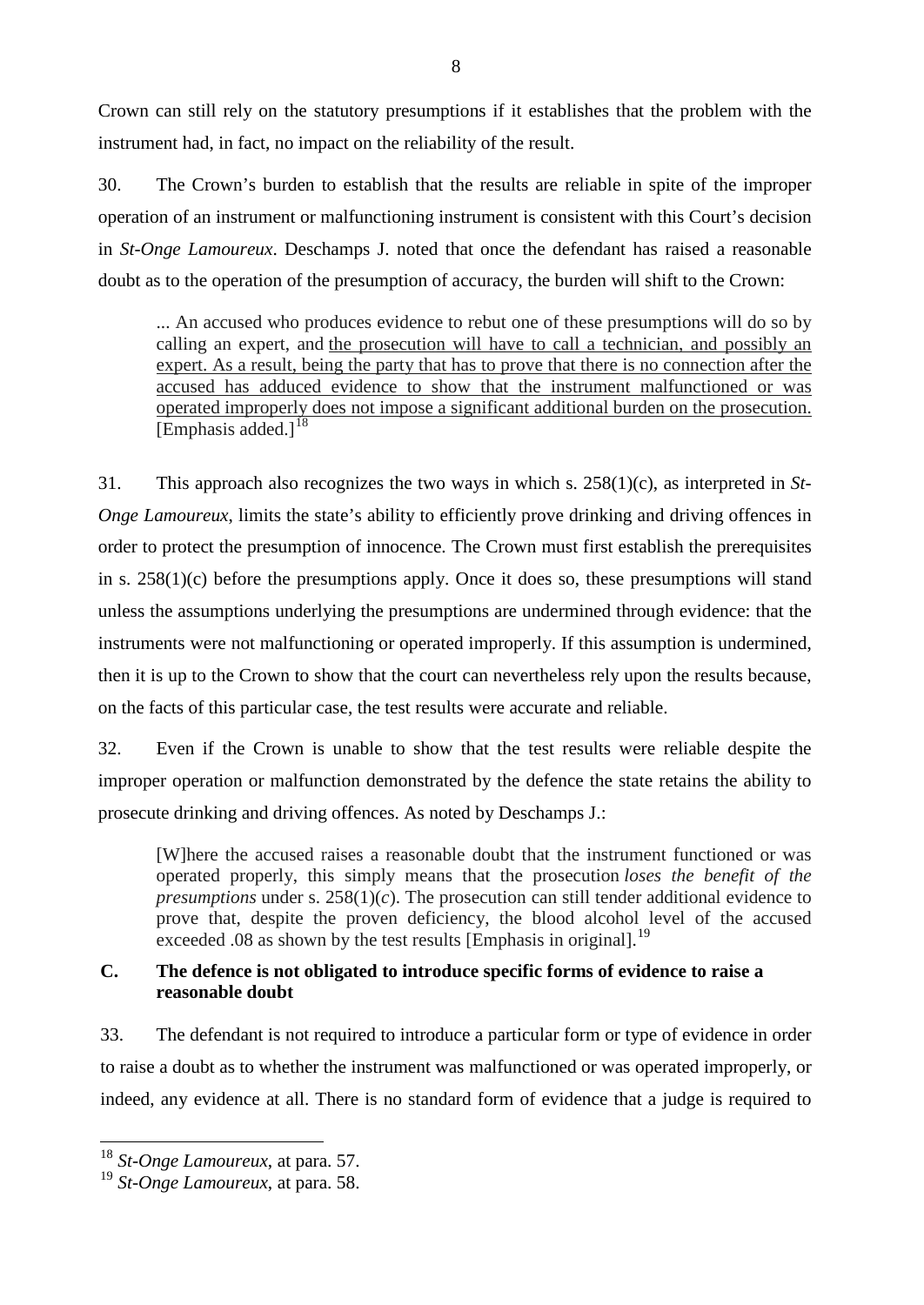have before the court to have a reasonable doubt that the instrumentation was functioning properly or operated properly.

34. This is consistent with the role the defence's ability to raise a reasonable doubt about the operation of the instrument plays within the broader statutory scheme. The presumptions of accuracy and identity assume that the instruments are in good working order. Casting doubt on this assumption will require different evidence depending on the type of instrument used, its history, and the specific manner in which it was operated.

35. Evidence identified by a defendant that raises a reasonable doubt that an instrument was functioning and operated properly can include the user-manual for the particular breathalyzer instrument<sup>[20](#page-12-0)</sup>, expert evidence<sup>[21](#page-12-1)</sup>, testimony of the breathalyzer technician<sup>22</sup>, maintenance logs for the breathalyzer instrument, or evidence showing the particular health problems of a defendant.<sup>[23](#page-12-3)</sup> Each case demands something different.

36. Some of these types of evidence relate to the personal circumstances of the defendant, like the fact that the defendant had residual alcohol in his or her mouth<sup>[24](#page-12-4)</sup> or had a medical condition that could impact the reliability of the blood-alcohol results if precautions were not taken to ensure the instrument was operated properly. Other types of evidence will relate to the maintenance of the instrument.<sup>[25](#page-12-5)</sup> Evidence could also be led about a qualified technician's failure to follow proper testing procedure and whether that could impact the reliability of the results.

37. The only restrictions in the *Criminal Code* which limit how a court may find a reasonable doubt are set out in s. 258(1)(d.01). Absent any other legislated limitation, courts must be especially cautions about creating judicially imposed constraints on the nature and

<span id="page-12-0"></span><sup>&</sup>lt;sup>20</sup> See e.g. *R. v. So*, 2014 ABCA 451.<br><sup>21</sup> See e.g. *R. v. Petrin*, 2013 NWTCA 1.

<span id="page-12-2"></span><span id="page-12-1"></span><sup>&</sup>lt;sup>22</sup> See e.g. *R. v. McGee*, 2015 ONCJ 698.

<span id="page-12-3"></span><sup>23</sup> *St-Onge Lamoureux*, at para. 78. See e.g. *R. v. Peters*, 2013 ONCJ 680; *R. v. Coffey*, 2013 ONCJ 178.

<span id="page-12-4"></span> $24$  Courts have taken judicial notice of the fact that residual mouth alcohol can produce an unreliable test result in the context of approved screening demands. The effect of mouth alcohol on the reliability of breath results is a well-known phenomenon and readily capable of judicial notice: *R. v. Notaro*, 2018 ONCA 449, at para. 41. See also *R. v. Au-Yeung*, 2010 ONSC 2292, at para. 29; *R. v. Mastromartino* (2004), 70 OR (3d) 540 (Ont. Sup. Ct.).

<span id="page-12-5"></span> $25$  The defendant still has to show that the maintenance could impact the reliability of the results: see e.g. *R. v. Rickett*, 2015 ONSC 1890; *R. v. Lam*, 2015 ONSC 2194.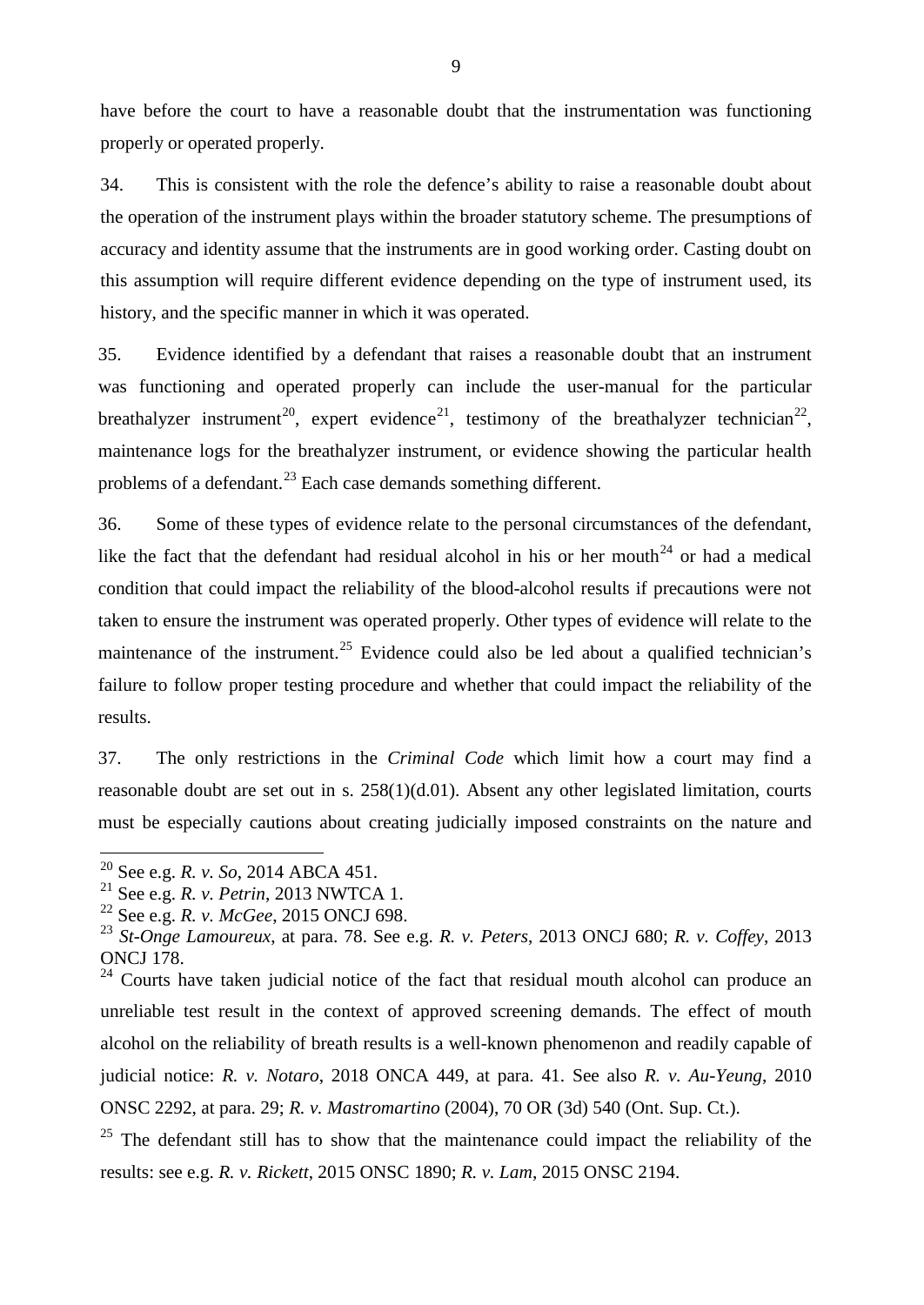quality of evidence which may ultimately lead to a reasonable doubt on this issue. While this section was added to eliminate the *Carter* defence, it has a broader application than only the typical Carter defence case. The defendant is precluded from relying on any of the following evidence in order to raise a doubt about the proper operation of the instrument and its possible impact on the reliability of the test result: the amount of alcohol consumption, the rate at which that alcohol would have been absorbed and eliminated, or a calculation at what the defendant's blood alcohol level would have been at the time of the offence.

38. Although they would be constitutionally vulnerable, Parliament could have placed more evidentiary restrictions on defendants. Or, it could have required the defendant to prove certain factual circumstances to displace the presumptions of accuracy and identity, just as the Crown is required to prove certain things to rely on those presumptions. But Parliament did not choose to do so.

39. Ultimately, whether the court has a reasonable doubt is a question of fact for the trial judge. The failure of the defendant to produce a particular type of evidence does not necessarily bar his or her claim that the presumptions of accuracy and identity have been rebutted.

#### **PART IV - SUBMISSIONS ON COSTS**

40. The CLA does not seek costs and asks that none be awarded against it.

#### **PART V-NATURE OF THE ORDER REQUESTED**

The CLA makes no submissions on the ultimate order to be made. 41.

#### ALL OF WHICH IS RESPECTFULLY SUBMITTED this 23rd day of August, 2018.

 $\rightarrow$  by the ca Jonathan M. Rosenthal

Adam Little James Foy